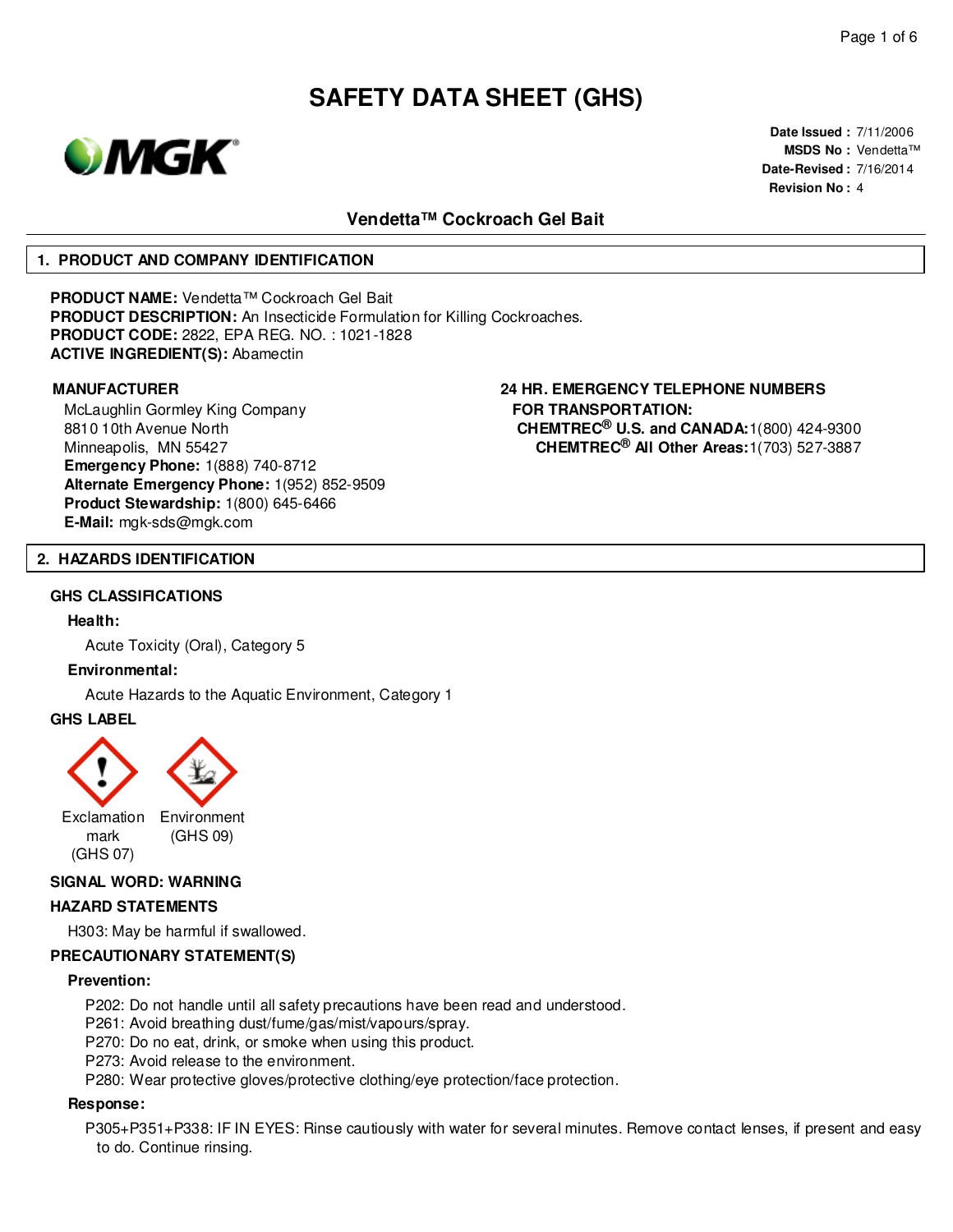

**Date Issued :** 7/11/2006 **MSDS No :** Vendetta™ **Date-Revised :** 7/16/2014 **Revision No :** 4

# **Vendetta™ Cockroach Gel Bait**

P303+P361+P353: IF ON SKIN (or hair): Remove/Take off immediately all contaminated clothing. Rinse skin with water/shower.

P301+P312: IF SWALLOWED: Call a POISON CENTER or doctor/physician if you feel unwell.

P304+P340: IF INHALED: Remove victim to fresh air and keep at rest in a position comfortable for breathing.

#### **Storage:**

P403+P233: Store in a well-ventilated place. Keep container tightly closed.

#### **Disposal:**

P501: Dispose of contents/container to an approved waste disposal plant.

**COMMENTS:** This material is considered hazardous by the 2012 OSHA Hazard Communication Standard [29 CFR 1910.1200(a)(1)], and the G.H.S.

### **3. COMPOSITION / INFORMATION ON INGREDIENTS**

| <b>Chemical Name</b> | $Wt.$ % | <b>CAS</b>            |
|----------------------|---------|-----------------------|
| Abamectin            | 0.05    | 41-2<br>1751.<br>$-4$ |

**COMMENTS:** Ingredients not identified are proprietary or non-hazardous. Values are not product specifications.

#### **4. FIRST AID MEASURES**

**EYES:** Hold eye open and rinse slowly and gently with water for 15-20 minutes. Remove contact lenses, if present, after the first 5 minutes, then continue rinsing eye. Call a poison control center or doctor for treatment advice.

**SKIN:** Take off contaminated clothing. Rinse skin immediately with plenty of water for 15-20 minutes. Call a poison control center or doctor for treatment advice.

#### **5. FIRE FIGHTING MEASURES**

**FLAMMABLE CLASS:** This product is NOT classified as flammable or combustible by OSHA.

**EXTINGUISHING MEDIA:** Foam, carbon dioxide or dry chemical.

**HAZARDOUS COMBUSTION PRODUCTS:** Under fire conditions this product may support combustion and may decompose to give off toxic gases such as carbon monoxide, carbon dioxide, and nitrogen oxides.

**FIRE FIGHTING PROCEDURES:** Treat as an oil fire. Use a full-faced self-contained breathing apparatus along with full protective gear. Keep nearby containers and equipment cool with a water stream.

#### **6. ACCIDENTAL RELEASE MEASURES**

**SMALL SPILL:** Remove gel material from surface and place in a container for disposal.

**LARGE SPILL:** Scoop or shovel into containers for reuse.

#### **7. HANDLING AND STORAGE**

**GENERAL PROCEDURES:** DO NOT APPLY THIS PRODUCT IN OR ON ELECTRICAL EQUIPMENT DUE TO THE POSSIBILITY OF SHOCK HAZARD.

**HANDLING:** Take prudent precautions to avoid contact with eyes. Do not contaminate water, food or feedstuffs, by storage, handling, or by disposal. Read and observe all precautions and instructions on the label.

**STORAGE:** Store in a cool, dry place. Keep container closed. Always store pesticides in the original container. Store away from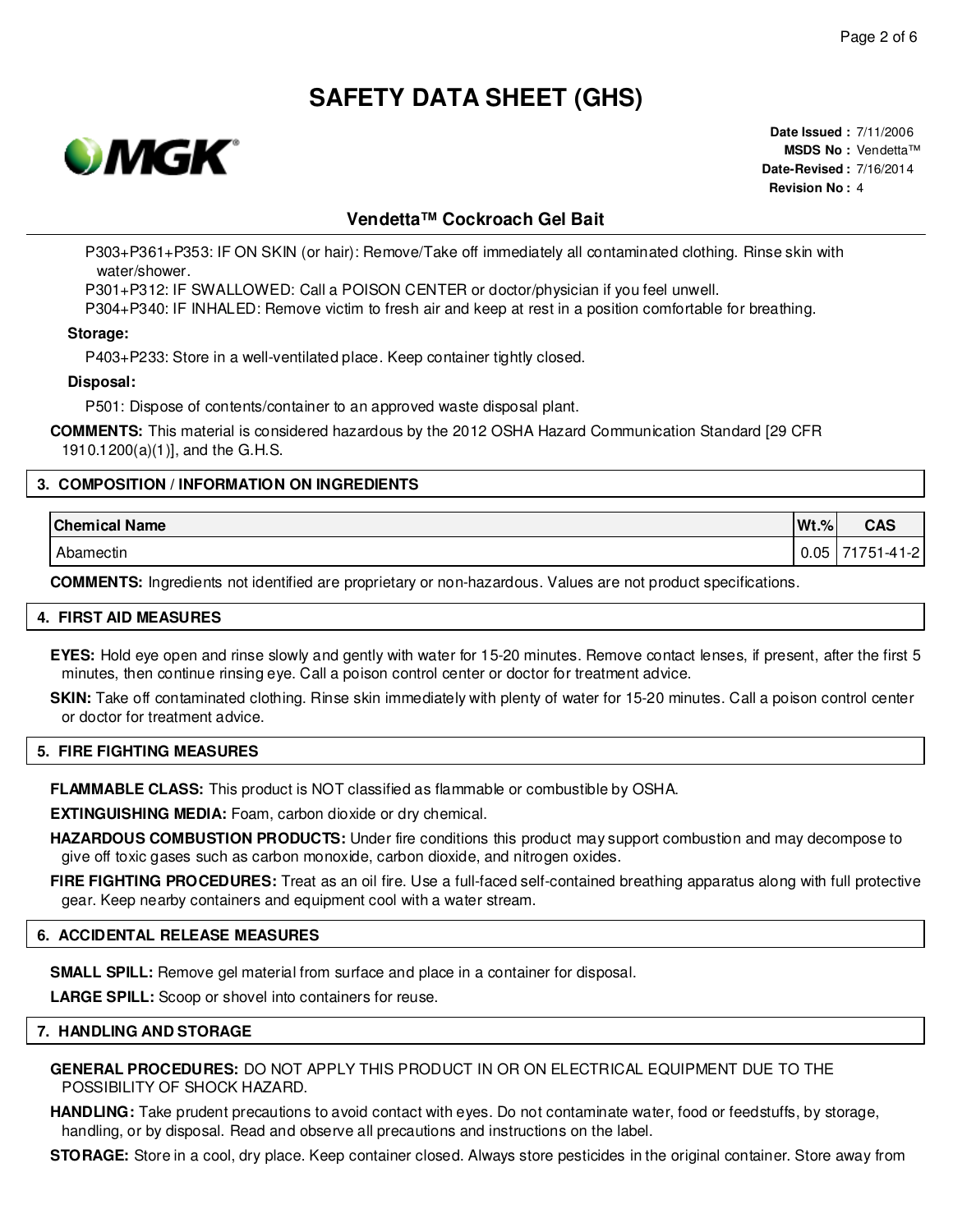

**Date Issued :** 7/11/2006 **MSDS No :** Vendetta™ **Date-Revised :** 7/16/2014 **Revision No :** 4

# **Vendetta™ Cockroach Gel Bait**

food and pet-food.

KEEP OUT OF REACH OF CHILDREN.

#### **8. EXPOSURE CONTROLS / PERSONAL PROTECTION**

#### **EXPOSURE GUIDELINES**

| OSHA HAZARDOUS COMPONENTS (29 CFR1910.1200) |            |                        |                   |      |                   |       |                    |  |  |
|---------------------------------------------|------------|------------------------|-------------------|------|-------------------|-------|--------------------|--|--|
|                                             |            | <b>EXPOSURE LIMITS</b> |                   |      |                   |       |                    |  |  |
|                                             |            |                        | <b>OSHA PEL</b>   |      | <b>ACGIH TLV</b>  |       | <b>SupplierOEL</b> |  |  |
| <b>Chemical Name</b>                        |            | ppm                    | mg/m <sup>3</sup> | ppm  | mg/m <sup>3</sup> | ppm   | mg/m <sup>3</sup>  |  |  |
| Abamectin                                   | <b>TWA</b> | None                   |                   | None |                   | $[1]$ | 0.02               |  |  |
| <b>OCUATADI E COMMENTS.</b>                 |            |                        |                   |      |                   |       |                    |  |  |

### **OSHA TABLE COMMENTS:**

**1**. Recommended by manufacturer.

#### **PERSONAL PROTECTIVE EQUIPMENT**

**EYES AND FACE:** Take prudent precautions to avoid contact with eyes.

**SKIN:** Take prudent precautions to avoid contact with skin.

**WORK HYGIENIC PRACTICES:** DO NOT SMOKE, EAT, OR DRINK, OR APPLY COSMETICS IN WORK AREA! Wash promptly if skin becomes contaminated. Wash at the end of each work shift and before eating, smoking, or using the toilet.

### **9. PHYSICAL AND CHEMICAL PROPERTIES**

#### **PHYSICAL STATE:** Gel.

**ODOR:** Sweet, corn oil odor. **pH:** 5.9 **Notes:** @ 5% in water. **VAPOR DENSITY:** Not Available. **FREEZING POINT:** Not Applicable **SOLUBILITY IN WATER:** Partially miscible in water. **SPECIFIC GRAVITY:** Not Available **VISCOSITY:** Not Determined **(VOC):** 0 %

#### **10. STABILITY AND REACTIVITY**

### **STABLE:** Yes

#### **HAZARDOUS POLYMERIZATION:** No

**CONDITIONS TO AVOID:** Not compatible with strong acids or bases. Not compatible with strong oxidizers.

#### **11. TOXICOLOGICAL INFORMATION**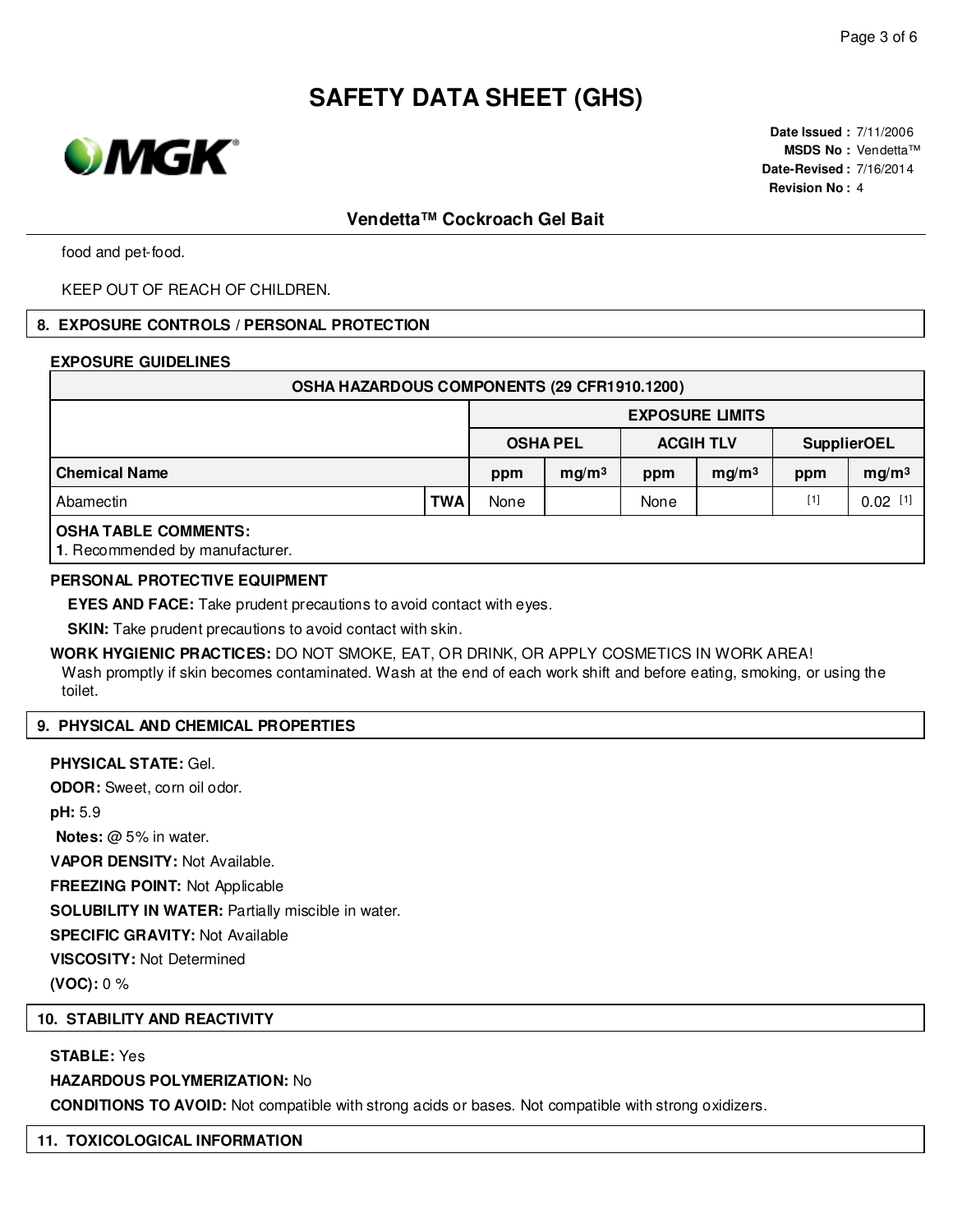

**Date Issued :** 7/11/2006 **MSDS No :** Vendetta™ **Date-Revised :** 7/16/2014 **Revision No :** 4

# **Vendetta™ Cockroach Gel Bait**

**ACUTE**

**DERMAL LD50:** > 5000 mg/kg

**Notes:** Albino rabbit.

**ORAL LD50:** > 5000 mg/kg

**Notes:** Albino rat.

**INHALATION LC50:** Not Applicable.

**EYE EFFECTS:** Irritation clearing within 72 hours.

**SKIN EFFECTS:** No irritation noted at 72 hours. Irritation Index  $= 0.30$ 

**SENSITIZATION:** Negative; Not considered to be a dermal sensitizer to albino guinea pigs.

**COMMENTS:** None of the components present in this material at concentrations equal to or greater than 0.1% are listed by IARC, NTP, OSHA or ACGIH as being carcinogens.

#### **12. ECOLOGICAL INFORMATION**

**ECOTOXICOLOGICAL INFORMATION:** This pesticide is toxic to fish and wildlife. Do not apply directly to water. Do not contaminate water by cleaning of equipment or disposal of equipment wash waters.

#### **13. DISPOSAL CONSIDERATIONS**

#### **DISPOSAL METHOD:**

IF EMPTY:

Non-refillable container. Do not reuse or refill this container. Place in trash or offer for recycling if available.

IF PARTLY FILLED:

Call your local solid waste agency for disposal instructions. Never pour unused product down any indoor or outdoor drain.

**RCRA/EPA WASTE INFORMATION:** None of the ingredients in this product appear on the RCRA lists (40 CFR 261.24, 40CFR 251.33) or CERCLA Hazardous Substance list (40 CFR Part 302 Table 302.4)

## **14. TRANSPORT INFORMATION**

# **DOT (DEPARTMENT OF TRANSPORTATION)**

**PROPER SHIPPING NAME:** Insecticides, Insect or Animal Repellent, Liquid, N.O.S.

**PRIMARY HAZARD CLASS/DIVISION:** Non-Hazardous

**AIR (ICAO/IATA)**

**SHIPPING NAME:** Insecticides, Insect or Animal Repellent, Liquid, N.O.S.

**PRIMARY HAZARD CLASS/DIVISION:** Non-Hazardous

**VESSEL (IMO/IMDG)**

**SHIPPING NAME:** Not Available

# **15. REGULATORY INFORMATION**

**UNITED STATES**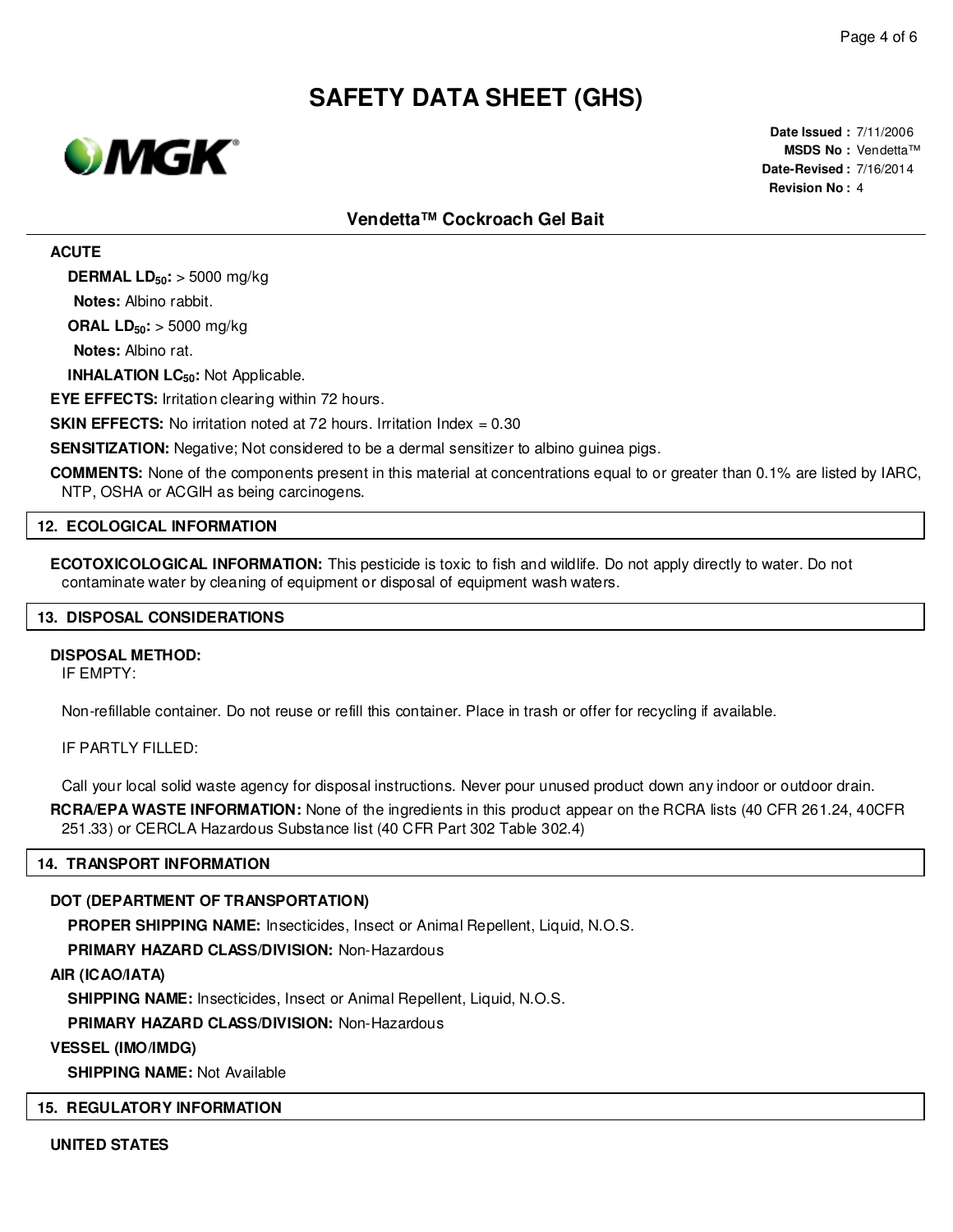

**Date Issued :** 7/11/2006 **MSDS No :** Vendetta™ **Date-Revised :** 7/16/2014 **Revision No :** 4

# **Vendetta™ Cockroach Gel Bait**

# **SARA TITLE III (SUPERFUND AMENDMENTS AND REAUTHORIZATION ACT)**

#### **FIRE:** No **PRESSURE GENERATING:** No **REACTIVITY:** No **ACUTE:** Yes

**313 REPORTABLE INGREDIENTS:** This product contains no SARA Title III Section 313 chemicals that exceed the reporting limits.

## **302/304 EMERGENCY PLANNING**

**EMERGENCY PLAN:** There are no SARA Title III Section 302 extremely hazardous substances present in this formulation (40 CFR 355).

There are no components that are subject to emergency requirements under CERCLA Section 103(a)(40 CFR 302.4) in this formulation.

### **TSCA (TOXIC SUBSTANCE CONTROL ACT)**

**TSCA STATUS:** All chemical substances found in this product comply with the Toxic Substances Control Act's inventory reporting requirements.

#### **REGULATIONS**

# **STATE REGULATIONS: VOLATILE ORGANIC COMPOUNDS (VOC):**

This product contains no VOC's (0%).

# **FIFRA (FEDERAL INSECTICIDE, FUNGICIDE, AND RODENTICIDE ACT):**

**NOTE**: This chemical is a pesticide product registered by the United States Environmental Protection Agency and is subject to certain labeling requirements under federal pesticide law. These requirements differ from the classification criteria and hazard information required for Safety Data Sheets, and for workplace labels of non-pesticide chemicals. The following is the hazard information as required on the pesticide label:

**CAUTION**. Causes moderate eye irritation. Avoid contact with skin, eyes, and clothing.

PHYSICAL OR CHEMICAL HAZARDS: Do not apply this product around electrical equipment due to the possibility of shock hazard.

# **16. OTHER INFORMATION**

**REVISION SUMMARY:** This MSDS replaces the 12/2/2011 MSDS. Revised: **Section 2:** EMERGENCY OVERVIEW - IMMEDIATE CONCERNS POTENTIAL HEALTH EFFECTS - EYES. **Section 4:** CHRONIC EFFECTS. **Section 15:** FIFRA (FEDERAL INSECTICIDE, FUNGICIDE, AND RODENTICIDE ACT), STATE REGULATIONS, CALIFORNIA PROPOSITION 65.



**HMIS RATINGS NOTES:** We assign HMIS ratings to this product based on the hazards of its ingredients(s). Since the customer is most aware of the applications and conditions of use, he or she must ensure that the proper Personal Protective Equipment is provided, consistent with the information contained in Section's 2, 7, and 8 of this MSDS.

**COMMENTS:** The data contained herein are based on information currently available to McLaughlin Gormley King Company and, to the best of our knowledge, are accurate and based on sound expert opinion. Our statements herein, however, are not to be